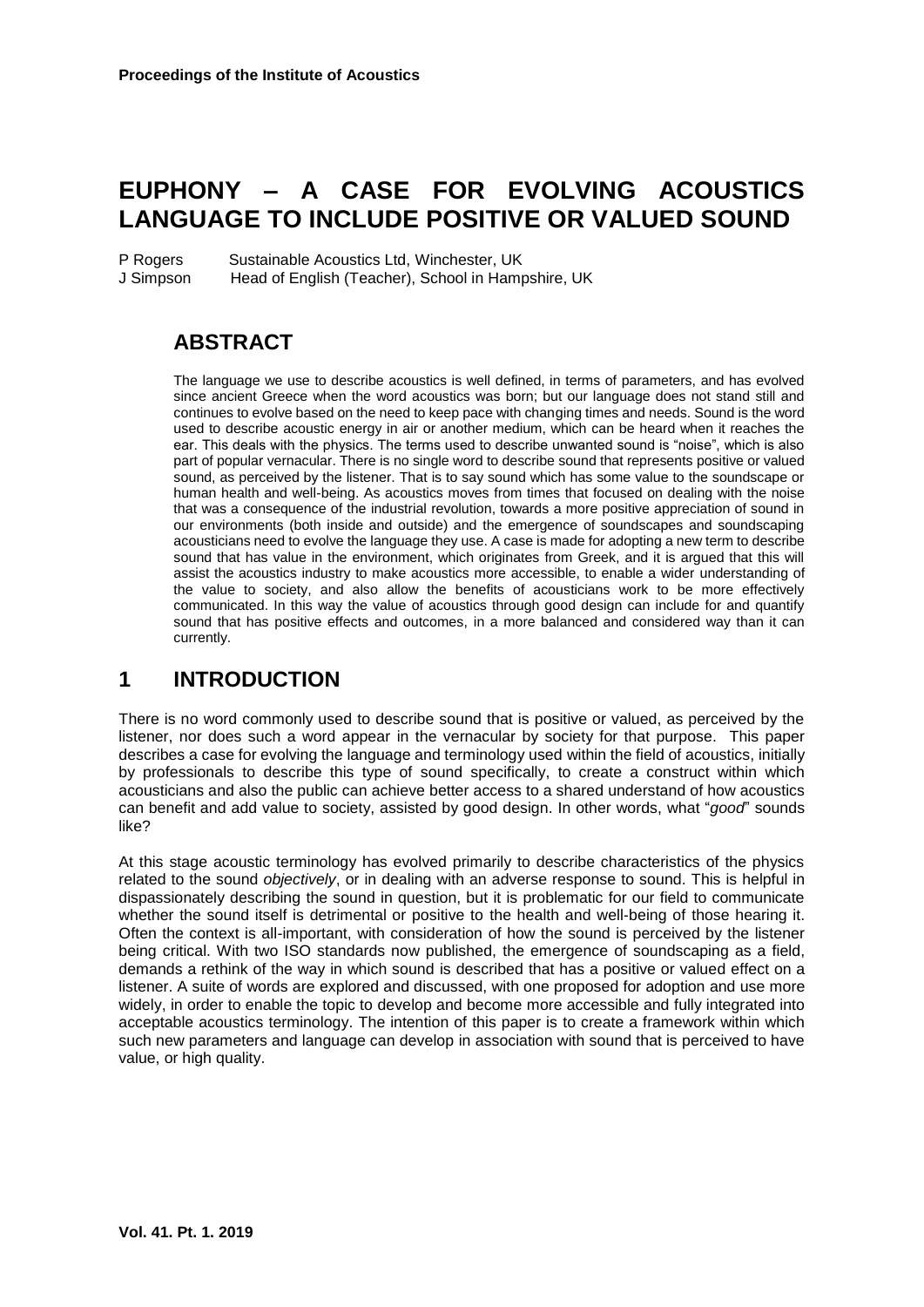# **2 TERMINOLOGY**

#### **2.1 Historical**

A search for a synonym to describe pleasant sound, or one with some quality or value, is impossible should it be found that one does not exist; however, as given the evolutionary nature of language, it is considered there may be some appropriate words no longer in common circulation, that could be harnessed now that there is cause to use them. Therefore, a historical linguistic study is considered appropriate to explore links to commonly used key words within the field of acoustics.

### **2.1.1 Sound**

The etymology of the word "*sound*" has several meanings. It can be derived from the Anglo-Saxon, or Old Norse word "sund" c.1300, which also means "a strait", or "swimming". This is interesting because of its link with the natural features of the landscape. In the late 1400 emerged "soun" from the Old French word "son" meaning sound, musical note, voice, and Latin word "Sonus". It can also be found that in c.1200 the Old English used "gesund" meaning safe or healthy. This too has Old German links, as in the post-sneezing interjection "*gesundheit*". Foundations also come directly from Latin with "sonare" meaning to make sound [1].

With so much laminated evolution of the word, with its many meanings, it is perhaps reassuring that these coalesced into its more recognisable form, based on the physics of sound, although it resonates still with the other ways in which it is still used.

The Oxford English dictionary describes sound as *"vibrations that travel through the air or another medium and can be heard when they reach a person's or animal's ear*". This definition is preoccupied with the physics and biology of the mechanism and does not concern itself with the quality of that energy. It is also defined in a more familiar way to acoustician as *"mechanical radiant energy that is transmitted by longitudinal pressure waves in a medium (such as air) and is the objective cause of hearing*"[2].

## **2.1.2 Acoustics**

The word acoustics comes from the Greek *akoustikos*, from the verbal adjective *akouein* "to hear" [3].

This Greek province, and our continued use of the word today is fitting, given that the amphitheaters of the ancient world are the beginning of the overt material influence of acoustics on ancient and then modern society, and the importance of dramatic performance and communicating with the masses marks the beginnings of our political system  $[4]$ . In the  $6<sup>th</sup>$  Century BC Pythagoras explored why certain combinations of musical sounds seems more beautiful than others, studying vibrating strings and harmonics [5].

How it is that no word has stood the test of time for sound that has value is perhaps telling of the needs of society over that time and the growing preoccupation with controlling sound when it becomes too much, rather than to identify it as something worth introducing, protecting or preserving. This negative association has found its way into common parlance, and has become "noise", whereas acoustics is perhaps more forgivingly used in a more neutral way to suggest the quality of the space, which could be good or bad.

As an acoustician, my experience is that people generally only notice the acoustics if it is poor, in relation to its intended use; whereas where it is good then the quality of the sound experienced supports the intended use. This is best illustrated with chanting or choral song in a church, as opposed to the problems this same acoustic effect can cause with speech. The former example can give the sound an almost transcendent and uplifting quality, whereas the speech would be perceived as blurred and unintelligible.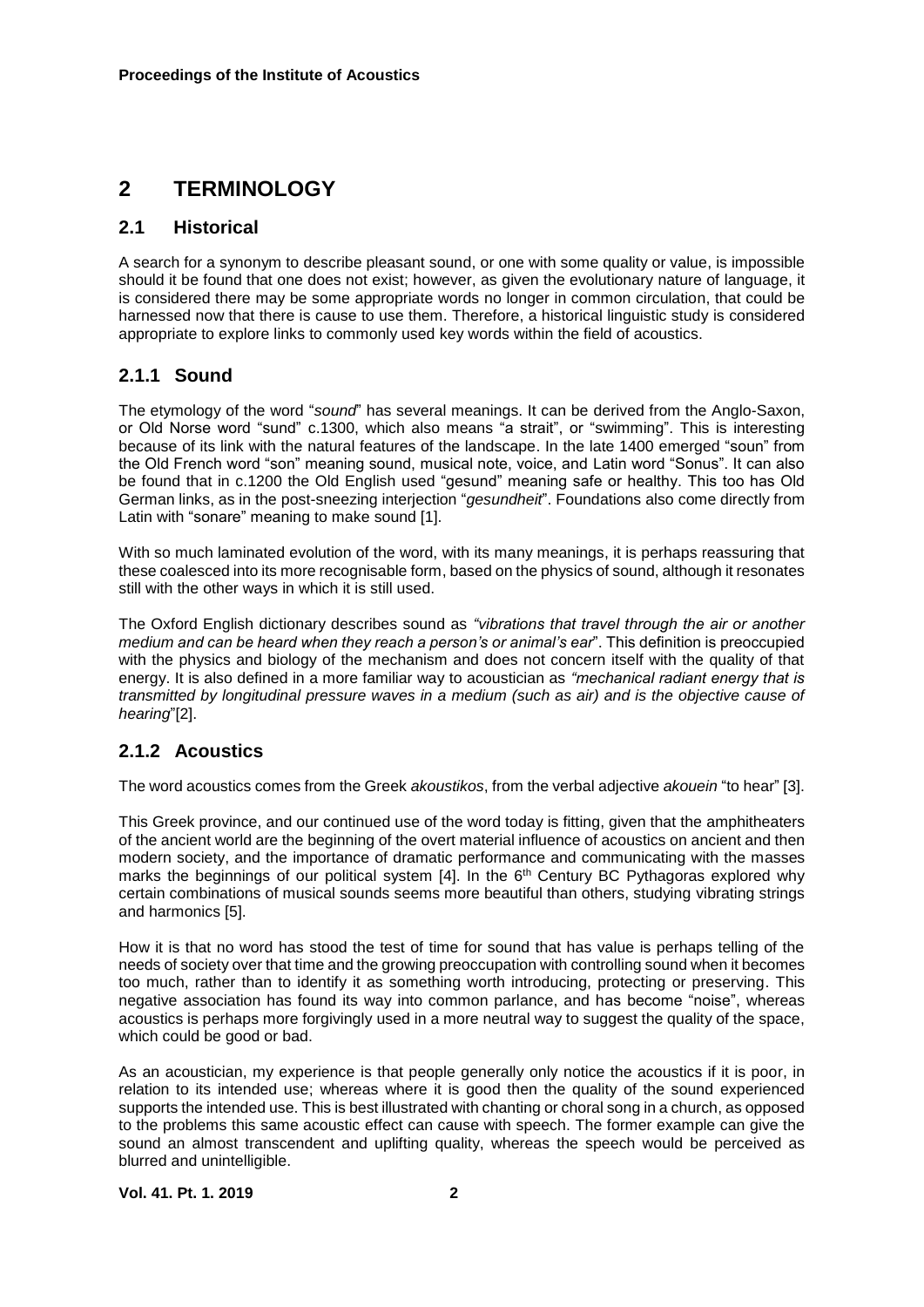Music is described as complex by ordered sound [6], which has the ability to change how a person feels because of the links to memory [7], whereas sound that is not music is not generally accepted to do that in the same way. Therefore music has developed a value in a way that a pristine aural environment has not, as yet. It is however, becoming clearer that sound in the environment may also have this almost magical quality, in terms of well-being, as is often an antidote to noise [8]. This is something which soundscaping is seeking to capture and make use of in the good design of urban environments [9].

#### **2.1.3 Noise**

Noise is commonly defined as "*unwanted sound judged to be unpleasant, loud or disruptive to hearing"* [10]. The most recent definition is within ISO 12913-2:2018 which states noise is *"sound that is deemed to be unpleasant, unexpected, undesired or harmful*" [11].

Early known references to noise are found in c.  $6<sup>th</sup>$  Century BC where the council of the province of Sybaris, a Greek colony in the Aegean, ruled that potters, tinsmiths, and other tradesmen must live outside the city walls because of the noise they make. A century later Hippocrates clearly identifies tinnitus - the ringing in the ears, often caused by prolonged exposure to noise. In 44 AD Julius Caesar rules that 'no one shall drive a wagon along the streets of Rome or along those streets in the suburbs where there is continuous housing after sunrise or before the tenth hour of the night" [12].

The commonly used quote "one mans noise is another man's music" identifies that it is not just an inherent quality of the sound, but the response of the listener that make something noise. References to this phrase can be found in document matches to 1957 [13] but is thought likely to be tracked back in concept, at least to the first century BC poet and philosopher Titus Lucretius Carus who was a Roman poet and philosopher. His major work was De Rerum Natura (On the Nature of Things) where he said "What is food to one, is to others bitter poison" (Book IV, line 637) [15]. This leads on well to show how the meaning of the word has evolved, and in the debate over the Noise Abatement Bill of 1960 became "one man's meat is another man's poison"[16].

The etymology of the word "noise" is uncertain, but it is thought to come from two main meanings. The Latin is "noyse", "nausa" . The temptation to make the link with "Nausea" is great, but it is thought this cannot be relied upon [17]. However, the feeling of loathing and disgust [18], which in turn can be traced back to "Naus" meaning ship in Greek is also a purported link. The possible link with water suggests its origins are more tied into a feeling resulting from the movement of a ship, which is perhaps why the link with a feeling of loathing and unpleasantness emerges. When applied to sound this remains a key part of what noise means today. In Middle English it is also linked with the sense 'quarrelling' [20], so it appears not to originate explicitly from an interpretation on sound, but more the effect on a person listening to sound that has particularly unpleasant qualities or associations.

Archaically (c. 1300) the verb would be used to described something that should be "noised" about, i.e. to talk about or make publicly known, to praise or to talk loudly [21].

The reference to noise appears in numerous ways in the old testament of the Bible, but most commonly in relation to either the sound made by humans, or that made by the environment around them or by God. In fact, it is a very noisy book; 30 references to noise are subject to bible study guides [22].

A selection are extracted here to illustrate how embedded noise is. The translations allow some space for interpretation, but often there is an association with a tumult, such as the noise of thunder (Revelation 6:1), or "*with a great noise"* (Peter 3:10) or "*outcry"* (Job 36:33) and "*joyful noise*," (Isaiah 16:10). Two particularly interesting references relating to mankind are reference to *"a voice of noise*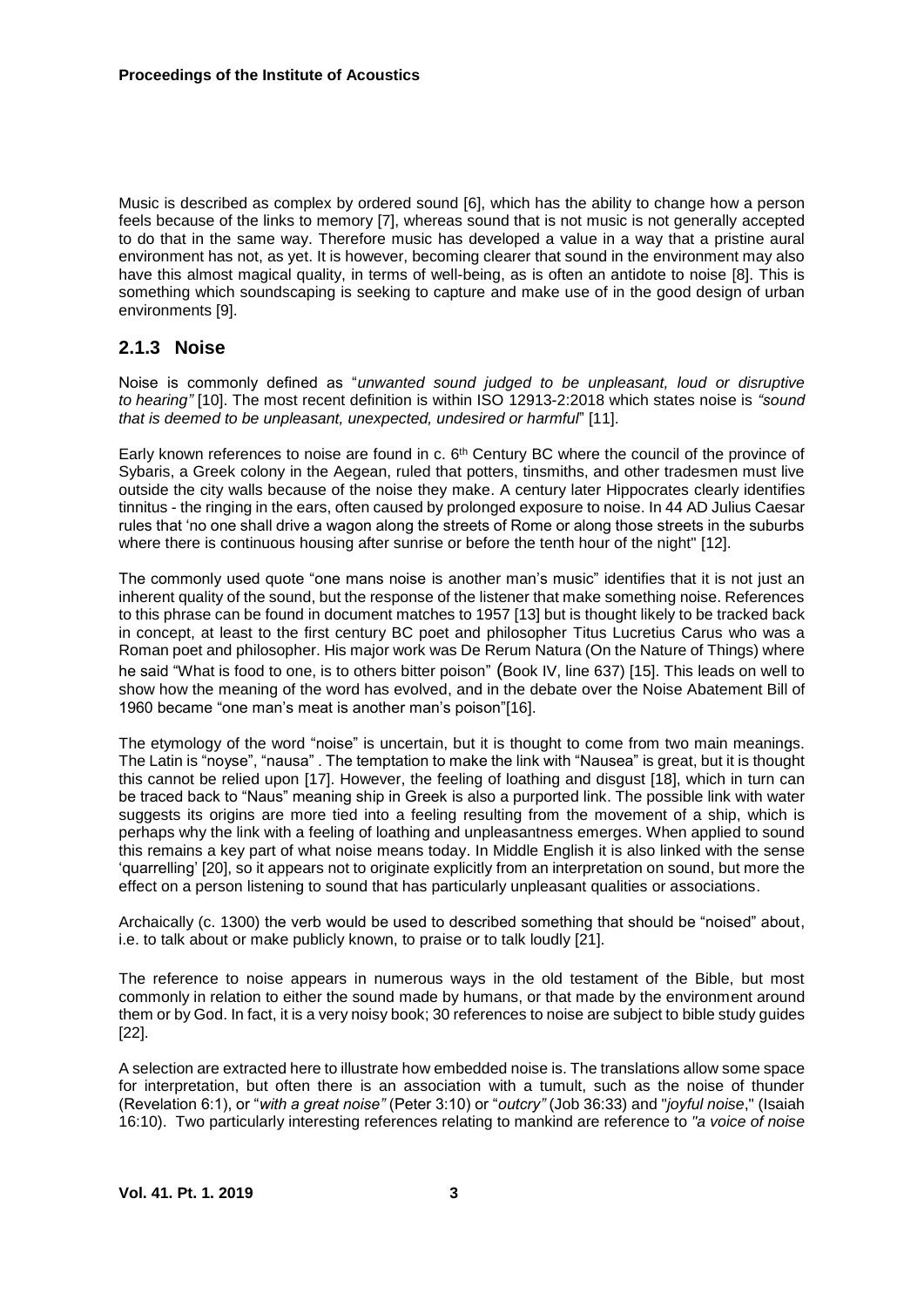*from the city"* [\(Isaiah 66:6\)](https://www.biblestudytools.com/search/?q=isa+66:6), *"a voice of tumult from the city"* [\(Jeremiah 10:22\)](https://www.biblestudytools.com/search/?q=jer+10:22) 1 . Is it perhaps the reference to a joyful noise that is of most interest, inferring that noise too can be positive, albeit still loud.

It became part of the vernacular as it was used by poets. In one of Chaucers' early poems [23], The Book of the Duchess, is one of the richest text relating to noise. He focuses mainly on the noise created by people, animals, and music, rather than that of nature; but plays with the contrast and texture that this creates. The reader awakens to birds singing loudly on a spring morning. They follow sounds of hunting-horns, of people and horses being readied for the hunt. The dreamer finds themself involved as the hounds are uncoupled and the hunt streaks into the forest with traditional cries and shouts. The poem thus starts with noise, but as the dreamer becomes separated from the hunt he finds himself deep in a quiet grove where he interviews a man in mourning. This scene possesses serenity.

Shakespeare writes mentioning both noise and sound both positive and negatively in 1610-11 in the Tempest "*Be not afeard; the isle is full of noises, Sounds and sweet airs, that give delight and hurt not. Sometimes a thousand twangling instruments will hum about mine ears, and sometime voices"* [24].

Dickens, who personally took great interest in the control of noise pollution created as a result of the industrial revolution [25], used it in his works often when describing industrial England. In The Christmas Carol it was however the noise of children that he used to great effect on Scrooge "*The noise in the room was perfectly tumultuous, for there were more children there, than Scrooge in his agitated state of mind could count"* [26].

With a greater preoccupation with improving health in society Florence Nightingale also dedicated a whole chapter to noise in her Notes on Nursing of 1860 [27], in which she said "*Any sacrifice to secure silence for these cases* " in which she was referring to patients with "*particularly irritable nerves*"…"*is worthwhile, because no air, however good, no attendance, however careful, will do anything for such cases without quiet"*. This illustrates from one of the most respected early pioneers of health passing on the inextricable link in her mind between sound and the effect on the listener and importance to restoring their health.

Noise appears to elude a simple definition, perhaps because of its layered etomological history. It remained a description for the listener to attribute, and so becomes open to interpretation for artists as well as the study of sound scientifically.

In the Art of Noise, Luigi Russolo in 1913 set out the futurist manifesto, and as an artist and eventually a composer he said " *We want to score and regulate harmonically and rhythmically these most varied noises. Not that we want to destroy the movements and irregular vibrations (of tempo and intensity) of these noises! We wish simply to fix the degree or pitch of the predominant vibration, as noise differs from other sound in its irregular and confused vibrations (in terms of tempo and intensity)."* [28]. He explored the idea of "noise-sound", dealing with the dissonant effects on music by drawing from the influence of industrial noise on human existence.

Hainge took the discussion to a philosophical level, in a more modern setting [29], suggesting that the twentieth century is the age of noise, and on the rise in the post-industrial era. He suggests that the perceived assault on silence is a consequence of this, and that the efforts to tackle this simply increase the noise further. He suggests the long held opposite to noise is the orderly harmony of music, and that the retreat into this becomes all the harder as a result of music itself becoming noisier.

He likens the viral chaos associated with the information age as being a new type of noise or bombardment, which we attempt to filter to get clarity.

 $\overline{a}$ 1

**Vol. 41. Pt. 1. 2019 4**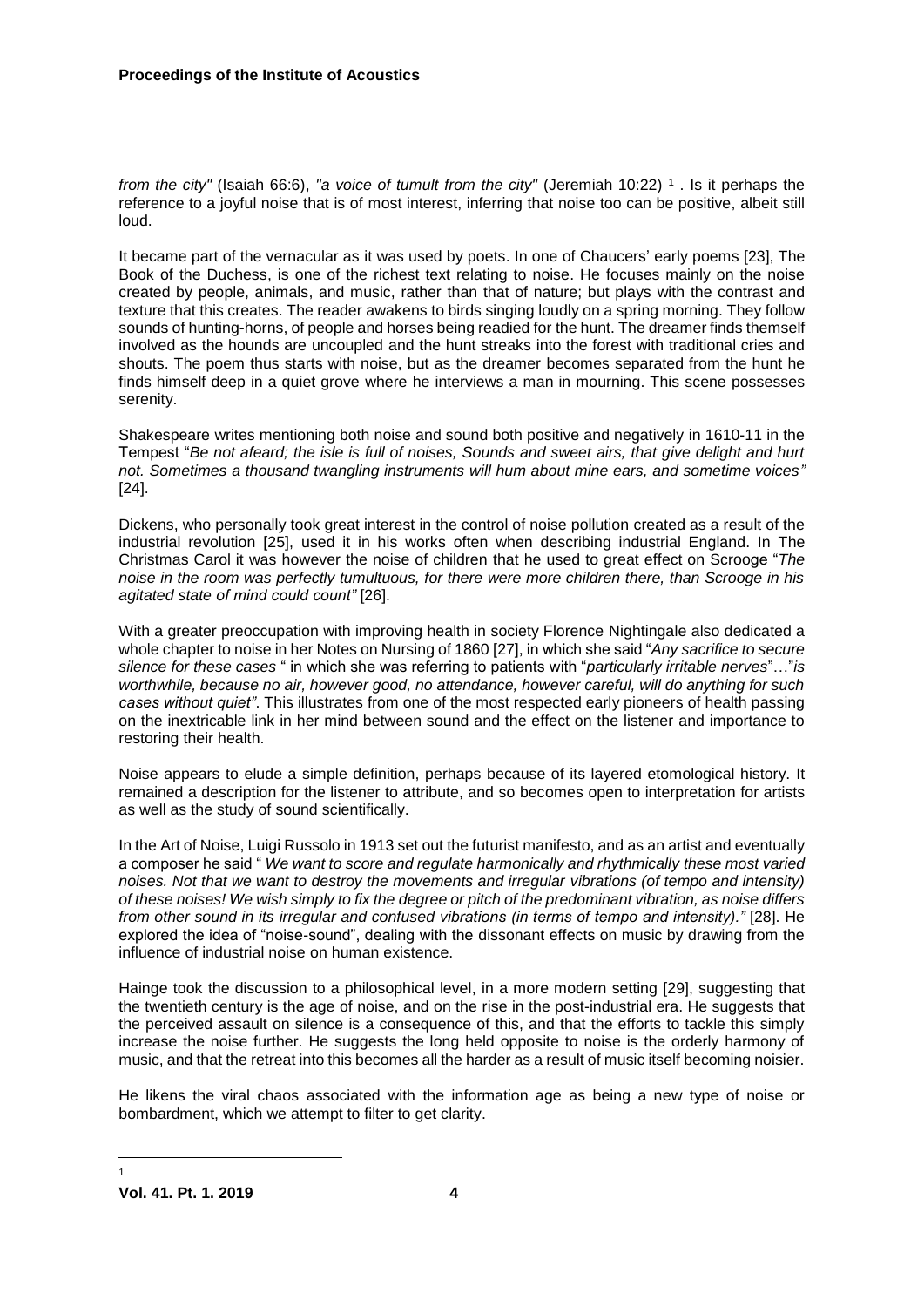If the 20<sup>th</sup> Century it was the discipline of environmental noise abatement, which developed as part of a drive to control and reduce noise. John Connell OBE establishing the Noise Abatement Society in 1959 and successfully lobbied the Noise Abatement Act 1960 through UK Parliament, which enabled for the first time noise to be classified as a "statutory nuisance"[30]. The regulatory horizon has therefore become one dominated by reducing noise since then, but what we fill the void created by this work is less clear, except for the perceived ideal of silence perhaps.

These days with planning policy supporting a drive to approve and stimulate the building of more housing and over 82% of people live in urban settlements in the UK, and the trend is rising [31]. Society faces a problem because of this trend, and the challenge is what needs to be done to avoid the creep of residents into existing vibrant areas resulting in residents complaining and secure regulatory interventions that ultimately making the area quieter and potentially killing the vibrancy that was valued. This is a balance which needs to be found to achieve sustainable communities, but which requires the counter measure to noise (i.e. sound which has value) to be defined.

### **2.1.4 Silence**

The Oxford English dictionary described Silence as *"Completed absence of sound",* from the middle English and old French Latin *"silentium*". It is in reality difficult to achieve, and perhaps as much a state of self as a thing that is not heard. The absence of sound can be experienced when spending time in an anechoic chamber, but this is anything but silent as the body becomes the noise source.

This idea is illustrated artistically by the musician John Cage, and his piece four minutes and thirty three seconds, composed in 1952 [32]. The score has three movements of not playing instruments, revealing the sounds of the environment in which the performance is located, and that of the audience. It is known as 4'33" of silence, but in fact is simply the absence of music, filled by other sound.

This ability to survey the environment for activity, using the ability to detect sound against a background of natural sound, was essential for our survival of early humans, seeking to keep safe in our habitats and in the dark. This is the world in which we evolved as mammals, and in which we developed our ability to rely on sound for threat detection relies on our ability to hear the threat. In today's world we encounter man made noise, which reduces our ability to hear the threats around us clearly. Judging sound distance is a crucial survival skill, whether you're a rabbit or a human [33]. It is therefore a need for us to have what we might perceive as "*silence*" to be able to hear what we need to hear. However, the high levels of background noise in cities cause a degree of auditorily blindness or impairment for humans, causing the need to filter out noise, which increases cognitive load [34]. Silence is the way we can reconnect with the world, and quietening our self-noise is a skill we now recognise in practices such as meditation [35].

It is a matter of physics that energetic silence will not occur until the universe is at an end and all atomic activity stops, and until that time there cannot be true silence in the electromagnetic spectrum. However, sound is restricted to the part of the spectrum where energy can be carried in molecules of gasses as a carrying medium, and be detected by the ear as sound. On that basis silence is limited the concept that a human's is unable to detect sound between 20Hz and 20kHz; with pressure levels that are at least getting down to the minimum audible threshold, in practical terms.

Society perhaps takes silence to mean a more esoteric thing like respite, or peace and quiet, and in today's digital world it is perhaps more important than ever for people to make space to find silence within it.

## **2.1.5 Desirable Sound**

When sound was used in relation to design, and that design supported well the sound of a space the term acoustics is often used as a noun, and requires an adjective to give it life, and describe it as either awful, bad, poor, acceptable, good, great or exceptional. This range allows us it consider what we want.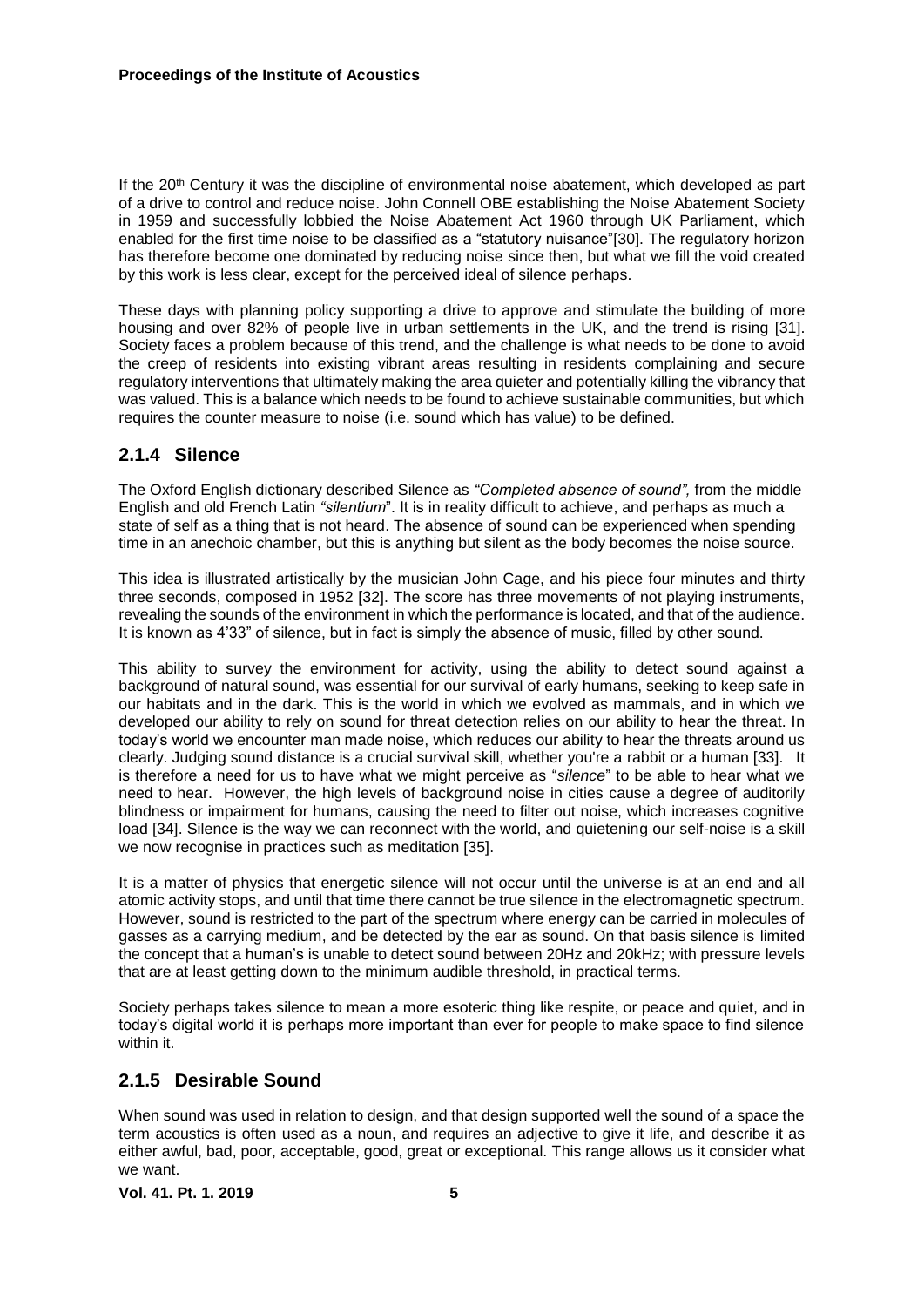The word "vibrant" is often used to describe cities with a "buzz" of life, in which sound must play a part, but it is equally useful for colour and visual stimulus, and so more of a broader term to describe a sense of energy. This in itself could be desirable or not, depending on its context and so is not the word we are looking for.

A valued sound is one that is wanted in the environment, and one which might also have positive effects of mental or physical health and well-being. These examples (vibrancy particularly) are as close as we currently get to a single word describing the opposite of noise.

Music is often used as the example of sound that is positive, and desirable, although that is again a matter of judgment by the listener (for example, whether you might like rap or classical). This is unhelpful when trying to find universal language, and even the words used by musicians, in relating to the quality of a sound, are often at odds with those used by acousticians. The language is still developing because of the relatively recent attention to designing for the musician experience, rather than the audience [36].

As such the complex sound field on stage is more focused on the ease of hearing each other (ensemble) and connection with and support of the sound from their own instrument [36]. It is terms like loudness, clarity, intimacy, reverberation that are perhaps more focused on the audience, and mean something slightly different to musicians, who do not experience the sound in the same blended way. This illustrates the need to continue to evolve the language that we use, to correctly communicate the phenomena that is being experienced. The collision of types of sound requires a new way of thinking, as Schulte-Fortkamp [37] recognizes in her paper, suggesting that *"Soundscape is a paradigm shift in the area of noise and noise control*".

#### **2.2 ISO Standard on Soundscape**

The ISO standard 12913-1 :2014 Acoustics Soundscape Part 1 : Definition and conceptual framework has begun to identify a suite of words that can be used in a standardised palate of subjective terminology, in relation to the subject of soundscape; which is defined as the acoustic environment as perceived or experienced and/or understood by people, in context.

ISO 12913-2: 2018, introduces the indicators which can be used to describe a soundscape, as sound source taxonomy, separated into type of place (i.e. urban, rural, wilderness, underwater), type of sound sources (i.e. technology, nature or human beings) and sound sources (i.e. footsteps, motorized vehicle). However, it is careful to create a common framework, but not to prescribe a value judgement or connotation to the sound. It starts from the premise of human perception and then applies physical measurements to objectively quantify the soundscape.

Certain psychoacoustic measurements like loudness, sharpness, roughness, tonality and fluctuation strength were used as well as acoustic parameters like *L*Aeq,T, *L*Ceq,T and Loudness exceeded for 5% of time (LAF5,T) and Loudness exceeded for 95% (LAF95,T), root mean cubed loudness *N*rmc.

This does not tackle the missing link, which asks "*what makes a soundscape that has value, or high quality?"*

As part of the questionnaire method A in part 2 touches on "Perceived affective quality" 8 point response scale is used, rating from strongly agree to strongly disagree:

1. Pleasant, 2. Chaotic, 3. Vibrant, 4.Uneventful, 5.Calm, 6.Annoying, 7.Eventful, 8. Monotonous

This was followed in part 3 by the assessment of the surrounding sound environment, which was rated as a 5 point scale from "very good", "good", "neither good nor bad", "bad" or "very bad".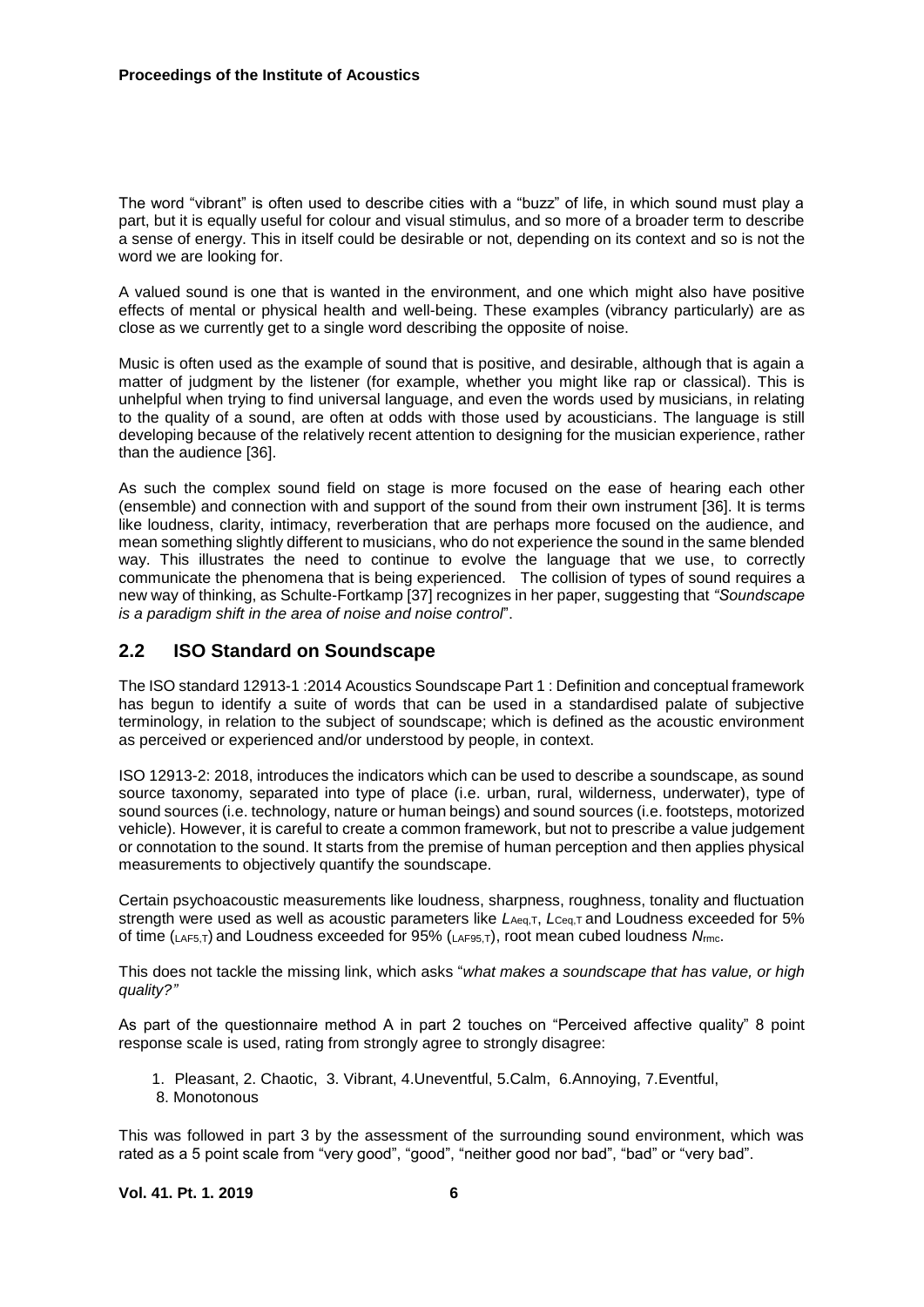The questionnaire in part 4 relates to an overall appropriateness of the soundscape as a 5 point scale from "not at all", "slightly", "moderately", "very" or "perfectly".

There seems to be missing a link between what response to the 8 scales makes the quality good, but it might be the case that sound that is rated as strongly pleasant and vibrant might improve quality of the soundscape; whilst one that is strongly not pleasant , strongly chaotic, strongly vibrant, strongly not uneventful, strongly not calm, strongly annoying, strongly monotonous might be described as "noise".

It might be considered then if a good to very good quality could be identified that a subjectively good or very good soundscape that is rated as very or perfectly appropriate would then justify being identified as a soundcape with high value, and for which there is currently no one descriptor;

As just demonstrated this needs simplifying. It appears that the framework for assessment now exists, but the language does not yet.

# **3 CANDIDATES**

#### **3.1 Euphony**

Euphony is from the Greek word *euphōnia,* which is from *euphōnos* meaning *"well sounding"* or in Chinese 諧音*.*

The dictionary definition of Euphony is a description as the quality of being *"pleasing to the ear*" [38]. It is used mainly in relation to poetry and language, indicating a degree of harmony has been achieved. It is almost referred to as a rule in relation to language and the way the sounds of the vowels and consonants mix.

The opposite word is the far more familiar "cacophony", meaning a harsh or discordant sound. It is helpful to have understanding of the balance in terms. Given the close relationship between noise and cacophony the parallels with valued sound are therefore enticing for Euphony, if it has a broad enough meaning.

Euphony has also been closely linked with music, and the harmonious blending of the sound from instruments [39]. Symphony is a more musically associated term, addressing the blend of music, by Euphony offered the additional sentiment that the blend is a desirable one.

It also links to a group of words that we know well, and relate to sound. A foundation class pupil of 4 to 5 year old will have a good idea of what a "phonic" is, and the sound of letters becomes an important building block for why Euphony makes good sense. The phonic identity of Paley Park is the term used by Rehan in his soundscaping work [9]. The word Euphoric also is widely understood to mean a good feeling, so Euphonic fits neatly into the family of familiar words with which both the public and our profession are likely to have some degree of comfort around using and being understood by the public.

## **3.2 Mellifluous**

This word originates from a link with bees, and means "yielding or producing of honey" or *"pleasant to listen to"*. It actually comes from the Greek mythology relating to Mellisa the nymph, who discovered that one could eat the smooth sweet substance that bees make, known then as "*meli*" and now as honey. Honeybees take their scientific genus name for the most common species of bee, which is the European or western honey bee, and is called Apis Melliffera.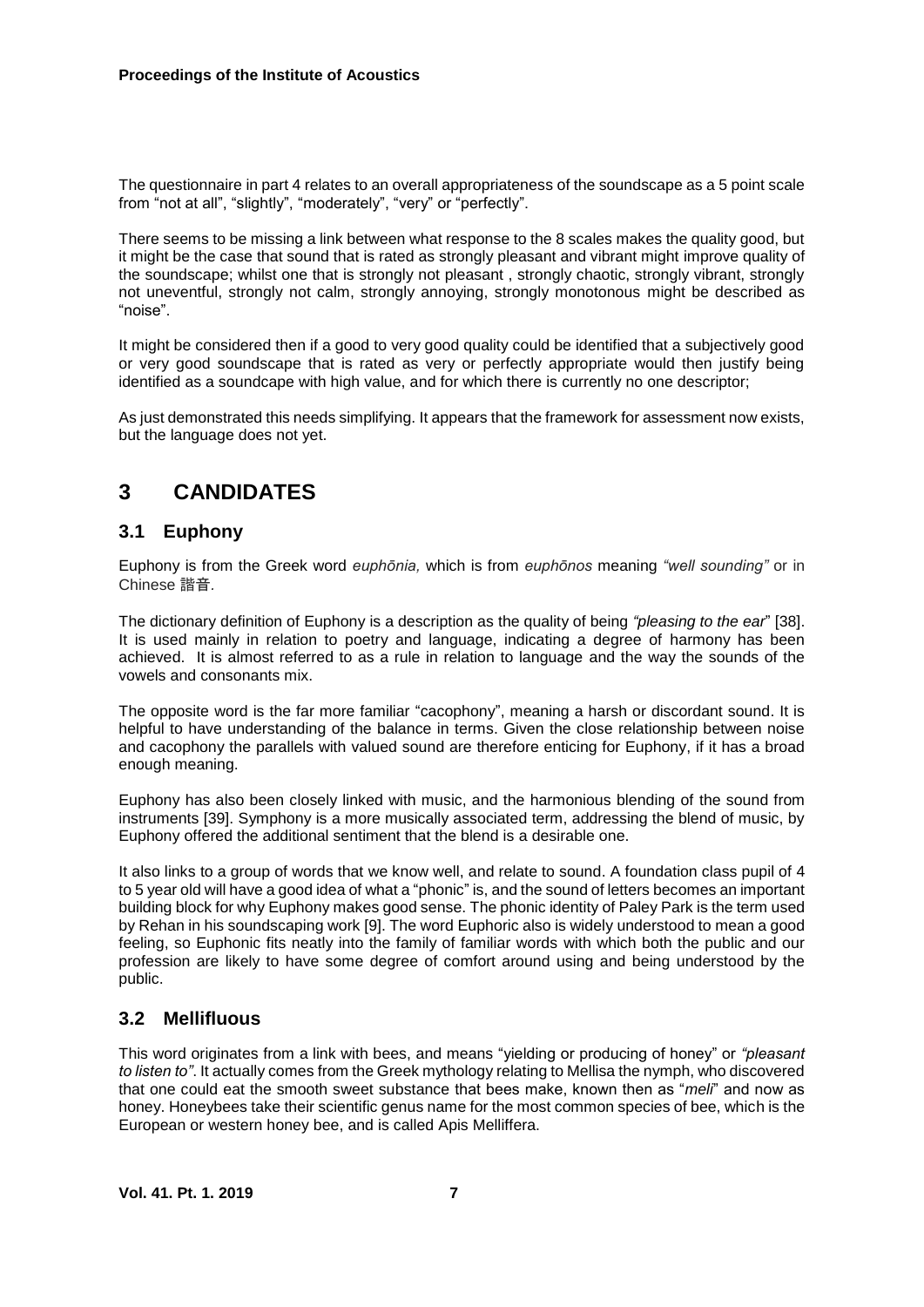Whilst perhaps more connected to the idea of a sound being so melodious as to be smooth as honey is appealing, but not perhaps broad enough in its meaning to be a serious contender.

#### **3.3 Susurration**

This word means "whispering or rustling", and the susurration of the river was smooth and calming. This onomatopoeic word is perhaps more suited to a category of sound that might be considered to be more related to tranquillity, but this is therefore worth including as a candidate to expand our palette and choice when our profession describes valued sound that fits this meaning[40].

#### **3.4 Canorous**

Meaning melodious or resonant, and relates to song or speech primarily [41].

#### **3.5 Sonorous**

This relates to the voice, and means capable of a deep and ringing sound, which also extends to meaning a majestic and thunderous sound of high volume; such as a sonorous waterfall that can be heard from a considerable distance [42].

#### **3.6 Tintinnabulation**

Is a "tinkling sound, as of a bell or of breaking glass" or the "ringing of bells"[43].

#### **3.7 Summary of Candidates**

In table 1 as three candidates for use to represent positive sound, with comments as to their strengths and limitations.

| Candidate Word for<br>sound of value | Comments                                                                                                                                                                                            | Opposite words                                               |
|--------------------------------------|-----------------------------------------------------------------------------------------------------------------------------------------------------------------------------------------------------|--------------------------------------------------------------|
| Euphony                              | This meaning focuses on the quality of sound could apply<br>broadly where it is pleasing to the listener, whether vocal,<br>musical or natural                                                      | Cacophony, Noise                                             |
| <b>Mellifluous</b>                   | The word means a flowing quality, quiet and gentle to the ears,<br>but this provided too much expectation of the character of the<br>sound, rather than a quality that could be apply to all sound. | Deafening, loud,<br>blaring, discordant,<br>tumult, harsh    |
| Susurration                          | Specific to a quiet or gentle murmuring or calming and<br>indistinct sound which would be suited to association with<br>tranguillity                                                                | Catastrophe,<br>effervescent, roar                           |
| Canorous                             | Meaning a melodious vocal sound, which is quite and focussed<br>on voice                                                                                                                            | Dissonant,<br>discordant, tuneless                           |
| Sonorous                             | A deep ringing full-bodied sound of high level, caused by the<br>source, usually a voice but not always                                                                                             | Thin, gentle, low,<br>soft                                   |
| Tintinnabulation                     | Tinkling sound, jingle or chime, generally restricted to the<br>sound of bells, but can be used to describe similar type of<br>sound characteristics                                                | Calm, order, peace,<br>quiet, harmonious,<br>mellifluousness |

*Table 1: Summary of candidate words and comments*

It is from this selection that Euphony emerges as a good fit with the requirement of being broadly applicable, beyond speech, to a quality of value of a sound in general.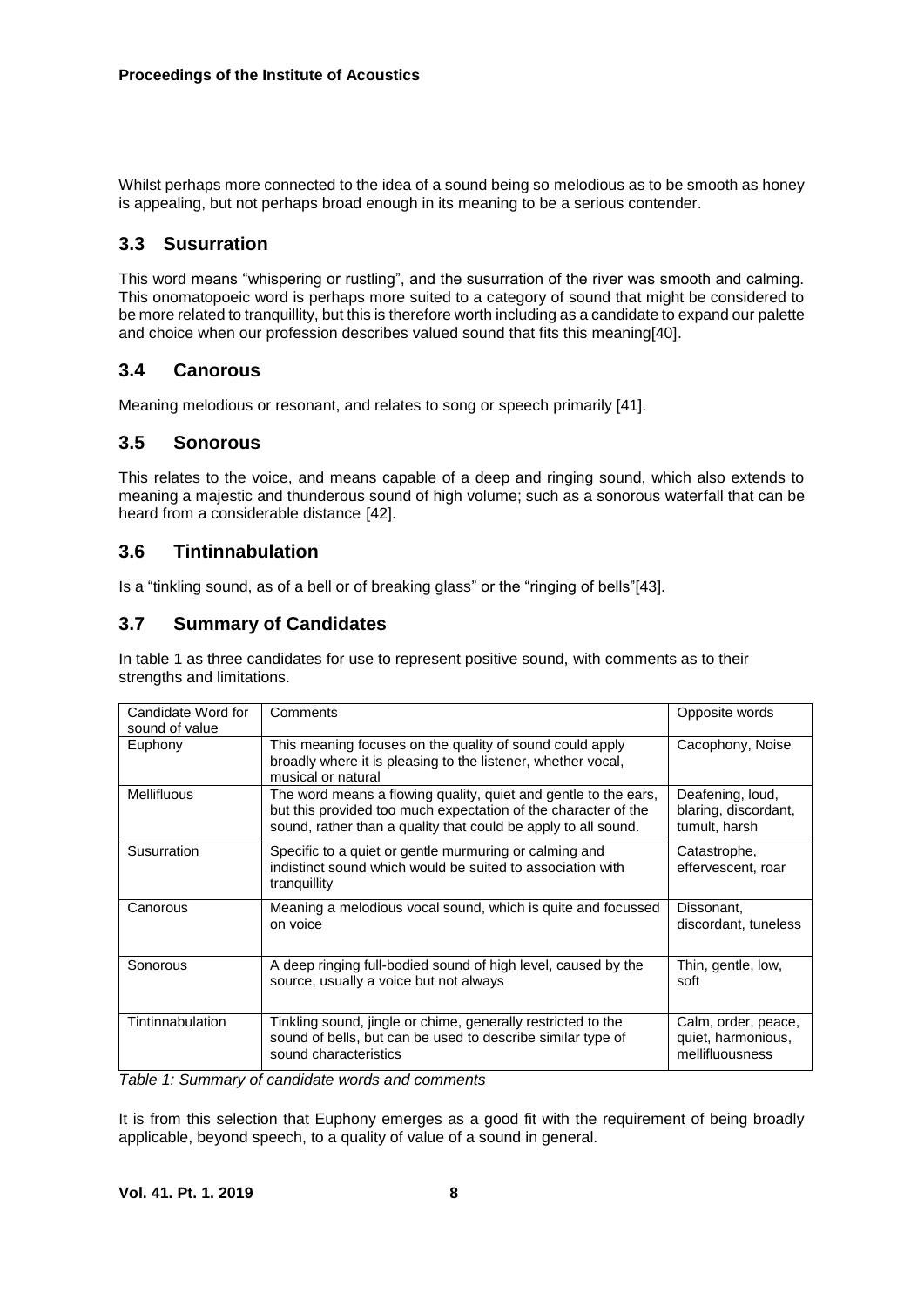Its historical link to Greek also provides a good connection with the word acoustics, and this is the candidate that is recommended for adoption into common use. The other candidates are rarely used, but can offer a further palate to expand the subjective language around describing the quality of a sound without it simply described as being pleasant.

# **4 CONCLUSION**

The language used to describe acoustics is incomplete and evolving, and there has been no single word for sound that has value adopted within technical and common language in English. The tendency for acousticians to control sound, for the purpose of reducing noise, has been a key driver since the industrial revolution. However, the emergence of soundscaping has prompted a need to consider in closer detail how we now describe sound that has value.

This paper explores how the language of sound began appearing in written reports over 2600 years ago, where describing the unwanted effects were plentiful. Also the effect of spaces on sound, in what we now call acoustics, also developed. The Greek word "*Euphony*" has emerged as a suitable word for that purpose of describing sound that is pleasing to the ear. It is concluded that this is an appropriate word to apply to all sounds, including music, manmade and natural sound, as perceived by the listener.

Euphony is recommended for wider adoption and it is hoped that application of it will provide a suitable descriptor on which the field of soundscaping can evolve to balance and act to some degree as an antidote to concept of noise, and encourage a shift of focus to design that includes Euphonic sound.

- 1. <https://www.etymonline.com/word/sound><br>2 Merriam-Webster Dictionary https://www
- Merriam-Webster Dictionary, https://www.merriam-webster.com/dictionary/noise
- 3. R. Berg, Encyclopedia Britannica, Online content : <https://www.britannica.com/science/acoustics>
- 4. D Barker, D McIvor, Tragedy and Politics, Published online Wiley Online Library John Wiley & Sans Ltd. DOI: [10.1002/9781118474396.wbept1009](https://doi.org/10.1002/9781118474396.wbept1009) 1-2, (2014.,
- 5. <https://en.wikipedia.org/wiki/Pythagoras>
- 6. <https://physics.info/music/>
- 7. Maksimainen, J, Wikgren, J, Tuomas E, Suvi S,The Effect of Memory in Inducing Pleasant Emotions with Musical and Pictorial Stimuli, Scientific Reports 8, number 17638 (2018).
- 8. TED Blog, posted Torgovnick K, 2013 : Treasure J, Building In Sound DOI: <https://blog.ted.com/9-ways-that-sound-affects-our-health-wellbeing-and-productivity/>
- 9. Rehan R, The Phonic identity of the city urban soundscape for sustainable spaces, HBRC Journal (2016), BOI:<https://core.ac.uk/download/pdf/82427874.pdf>
- 10. <https://en.wikipedia.org/wiki/Noise>
- 11. ISO 12913-2:2018, Acoustics Soundscape Part 2: Data collection and reporting requirements
- 12. Goldsmith (2012), BOI:<https://mikegoldsmith.weebly.com/history-of-noise.html>
- 13. Harris C M, Handbook of noise Control, 1957, BOI: <https://planning.lacity.org/eir/CrossroadsHwd/deir/files/references/I11.pdf>
- 14. [https://english.stackexchange.com/questions/89577/origin-of-one-mans-noise-is-another](https://english.stackexchange.com/questions/89577/origin-of-one-mans-noise-is-another-mans-signal)[mans-signal](https://english.stackexchange.com/questions/89577/origin-of-one-mans-noise-is-another-mans-signal)
- 15. <https://en.wikiquote.org/wiki/Lucretius>
- 16. <https://api.parliament.uk/historic-hansard/commons/1960/mar/04/noise-abatement-bill> , para 1595
- 17. Shaffer M, Our Sonic Environment and The Soundscape the Tuning of the World (1977), p182